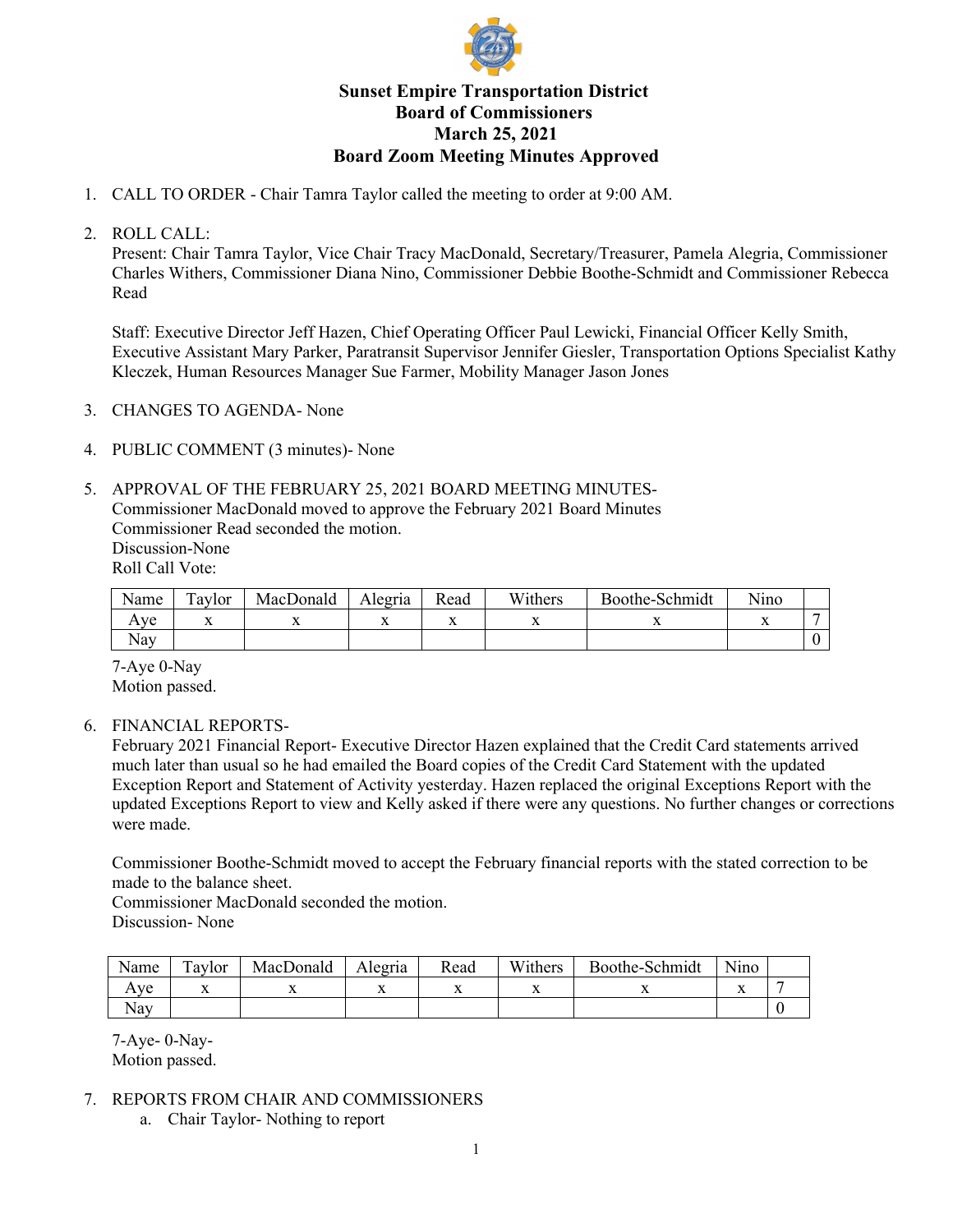- b. Commissioner MacDonald- Reported that he had sent his Executive Director Evaluation. The City of Seaside is going to be installing another electric charging station at the Convention Center.
- c. Commissioner Alegria-Nothing to report.
- d. Commissioner Withers- Reported that he had sent in his elections paperwork and he was proud to say he had received his first Covid vaccine. Withers also reported that while he was riding the 101 towards Seaside last Thursday it was raining very hard and there was a lady standing alongside the road and the bus driver pulled over to pick her up even though she had not flagged down the bus. Commissioner Withers said he did not know the driver's name, but it was really a nice gesture.
- e. Commissioner Boothe-Schmidt- Reported that she has been volunteering at the Covid Vaccine call center and have been encouraging people to use the bus to the clinics.
- f. Commissioner Nino- Reported that she had completed her Executive Director Evaluation and submitted her SETD Commissioner Re-Election application to Clatsop County Elections and attended the Transportation Advisory Committee Meeting which had to do with adjustments to the 5310-project list.
- g. Commissioner Read- Reported that she has submitted her Executive Director Review and her candidate information for the May elections.
- 8. OLD BUSINESS- None

## 9. NEW BUSINESS

a. Fare Collection as a Service Agreement-

Executive Director Hazen reported that he has been working an E-fare system for several years. Hazen said an E-fare system will allow SETD to track important statistical information about our riders and will also make riding the bus easier for our riders. SETD put out an RFP, reached out to four companies and received two proposals. One from Cubic and the other from Token Transit. Hazen said Cubic had bought Delerrok who is the provider for Rogue Valley Transportation District, Lane Transit District and Cascades East Transit. Token Transit is the provider for Columbia Area Transit and seven transit agencies that are part of the Cascades West Council of Governments. Hazen said he, Paul, and Jason evaluated the proposals and then met with each of them. The evaluation criteria consisted of

• Adequacy, completeness, thoroughness, and effectiveness in addressing all the required functions, capabilities, and services

- Demonstrated operation of the service in at least one other agency
- Operational references
- Price, payment, and terms

Executive Director Hazen explained that after evaluating both systems, the committee selected Token Transit. The decision was made for several reasons: Token Transit does not charge a startup fee, it is being used by 2 NWOTA partners, it can be used with the Transit App. that we have available for our riders, they support the NW Connector Pass.

Executive Director Hazen said the Terms of Service have been reviewed and approved by legal counsel and staff is recommending that a motion be made to approve the terms of service and authorize the Board Chair to sign.

There was discussion about the plans for the Token Transit system roll out, outreach, marketing and education. Hazen said he plans to have staff available at bus stops to explain the program to riders.

Commissioner Withers volunteered to assist with the outreach and thanked Jeff and staff for always moving forward on technology and keeping our transit agency in the forefront of technology.

Commissioner MacDonald moved to approve the terms of service and authorize the Board Chair to sign

Commissioner Nino seconded the motion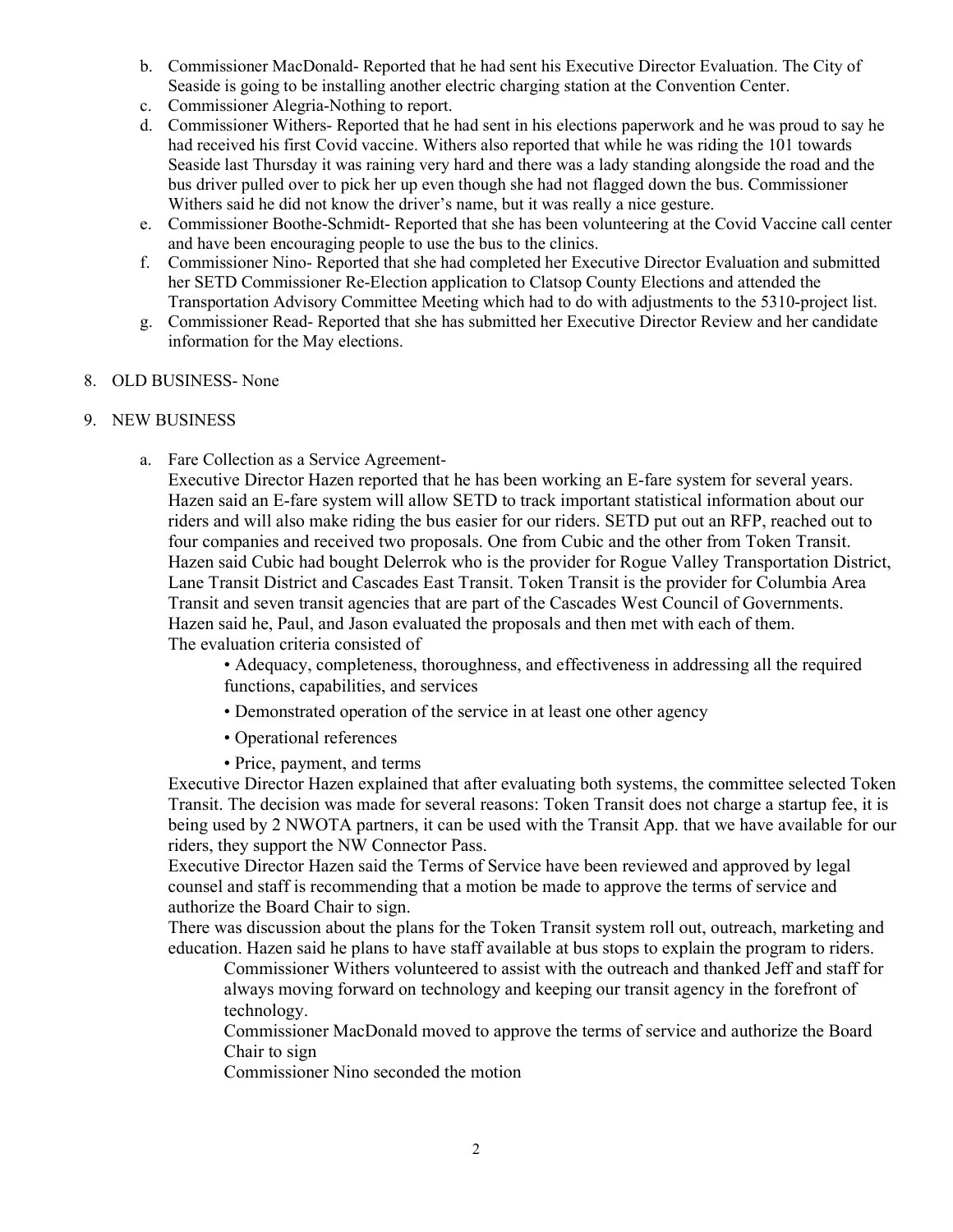| Name | Taylor | MacDonald | Alegria | Read | Withers | Boothe-Schmidt | Nino |  |
|------|--------|-----------|---------|------|---------|----------------|------|--|
| Aye  |        |           |         | "    |         | . .            |      |  |
| Nay  |        |           |         |      |         |                |      |  |

7 Aye 0 Nay Motion passed

b. ODOT Agreement 34737-

Executive Director Hazen explained that this Agreement is for a Needs Based CARES Act grant that we have been awarded. This grant application was for the purchase of two Driver Supervisor vehicles to be utilized while supervising drivers on routes or for response to issues. Included in the grant application was additional funding for the continued purchasing of disinfecting supplies. We were awarded funding for one Driver Supervisor vehicle in the amount of \$25,000 and \$20,000

for the purchase of disinfecting supplies. We are members of the Oregon Cooperative Procurement Program (OrCPP) where we have access to purchase from existing State price agreements. We will be utilizing this program for the purchase of the vehicle.

Commissioner Nino moved to approve the ODOT Agreement #34737 in the amount of \$45.000 and authorize the Board Chair to sign it.

Commissioner Booth-. Schmidt seconded

Discussion-None

| Name              | Taylor | MacDonald | Alegria | Read | Withers | Boothe-Schmidt | $\cdot$ $\cdot$<br>N1no |  |
|-------------------|--------|-----------|---------|------|---------|----------------|-------------------------|--|
| Ave               |        |           | "       |      |         |                |                         |  |
| $\sqrt{ }$<br>Nav |        |           |         |      |         |                |                         |  |

7 Aye 0 Nay Motion passed

c. Request for Use of Transit Center Parking Lot-

Sondra Carr reviewed the request that she has submitted for the use of a portion of the Astoria Transit Center parking lot for an Astoria Night Market. Sondra explained that Night Markets are a cross between a general market like the Astoria Sunday Market and art fairs. They are more artistic and creative but also have vendor and local business booths. Sondra said that the section of town that the Transit Center is in is becoming a more quirky and creative part of town. She said she has talked with several business owners in the area about how to pull more people who are interested in this sort of thing down to our part of town. Sondra said there is a list of the businesses she has talked to included in the proposal and they were unanimously in support of the Night Market. Sondra said she will continue to talk with people, but this is a slow process, and she does not want the Board to think that we are just jumping into this. The earliest date they could see doing this is October 9<sup>th</sup> and this may not be possible with Covid. Sondra contacted the Portland Night Market (PNM) management team and spoke with Emma Meeker. They discussed working collaboratively, but Sondra said that the PNM has committed to mentoring us regardless of their desired involvement and have advised us to start small and limit this to twice a year during good-weather months. Emma Meeker is talking with the city and county to see what their liability would be and collect this information for us. Sondra said they are asking for information on the potential use of the space located on the east side of the Transit Center parking lot which would not include the bus drive-through area or the area next to the building. Barriers would be set up to lessen impact on riders.

Sondra added that this is still in the information-gathering and initial planning phases so what we are offering here is the preliminary idea and will be open for discussion with everyone as we move forward. There were Board comments, suggestions, and discussion on the details of the plan. Executive Director Hazen suggested that based on the discussion he suggested that the Board make a motion to give a preliminary ok and give